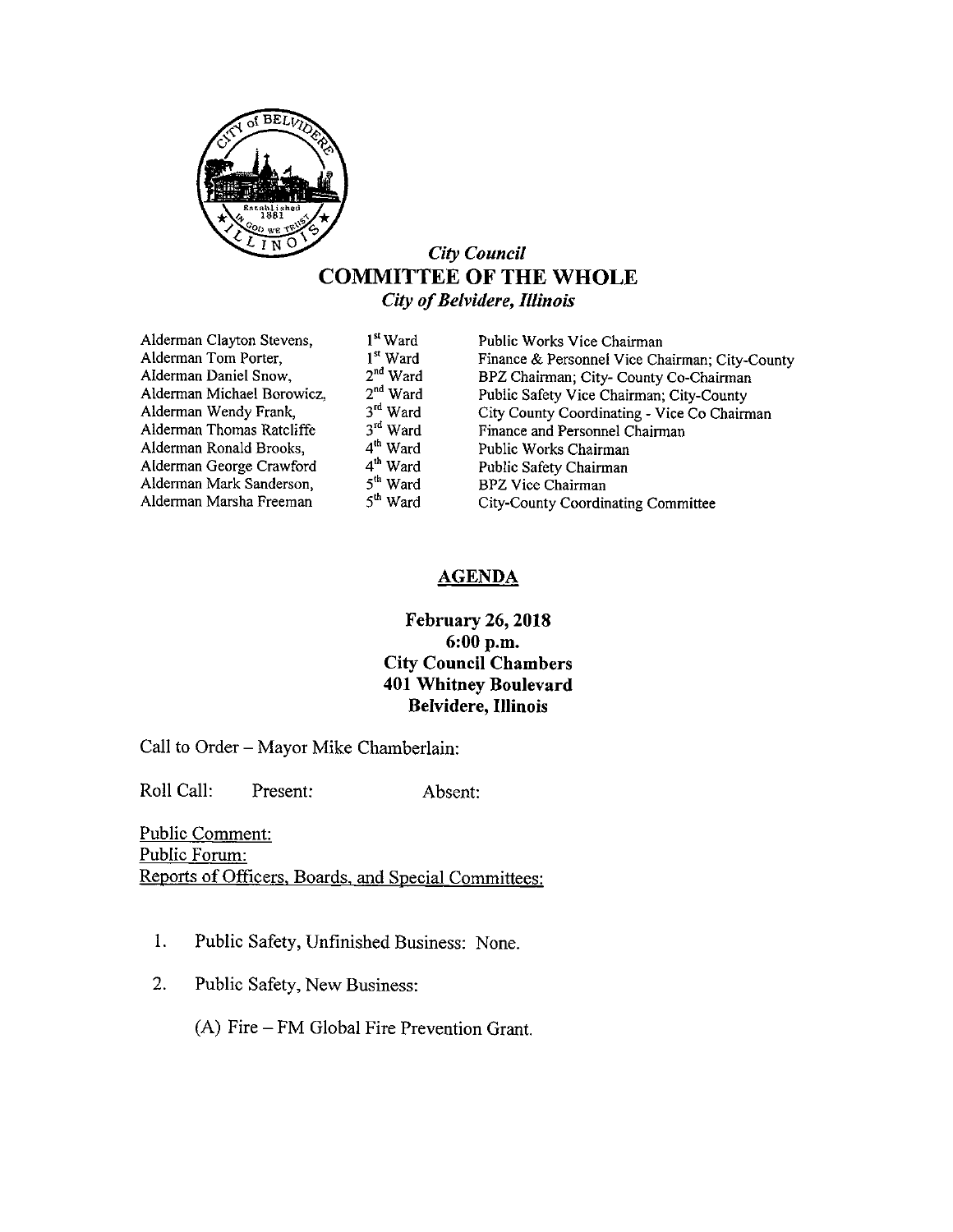- 3. Finance & Personnel, Unfinished Business: None.
- 4. Finance & Personnel, New Business:

A) FY19 Budget— General Administration, Capital and Salaries.

- 5. Other:
- A) Belvidere Municipal Code— Appointment of Police Chief.
- B) City Hall Roof Replacement.
- C) Main Equipment Building Boiler Replacement— WWTP.
- D) Executive Session to discuss Collective Bargaining Matters pursuant to Section 2 (c)  $(2)$  – IUOE; IAFF and FOP.
- 6. Adjournment: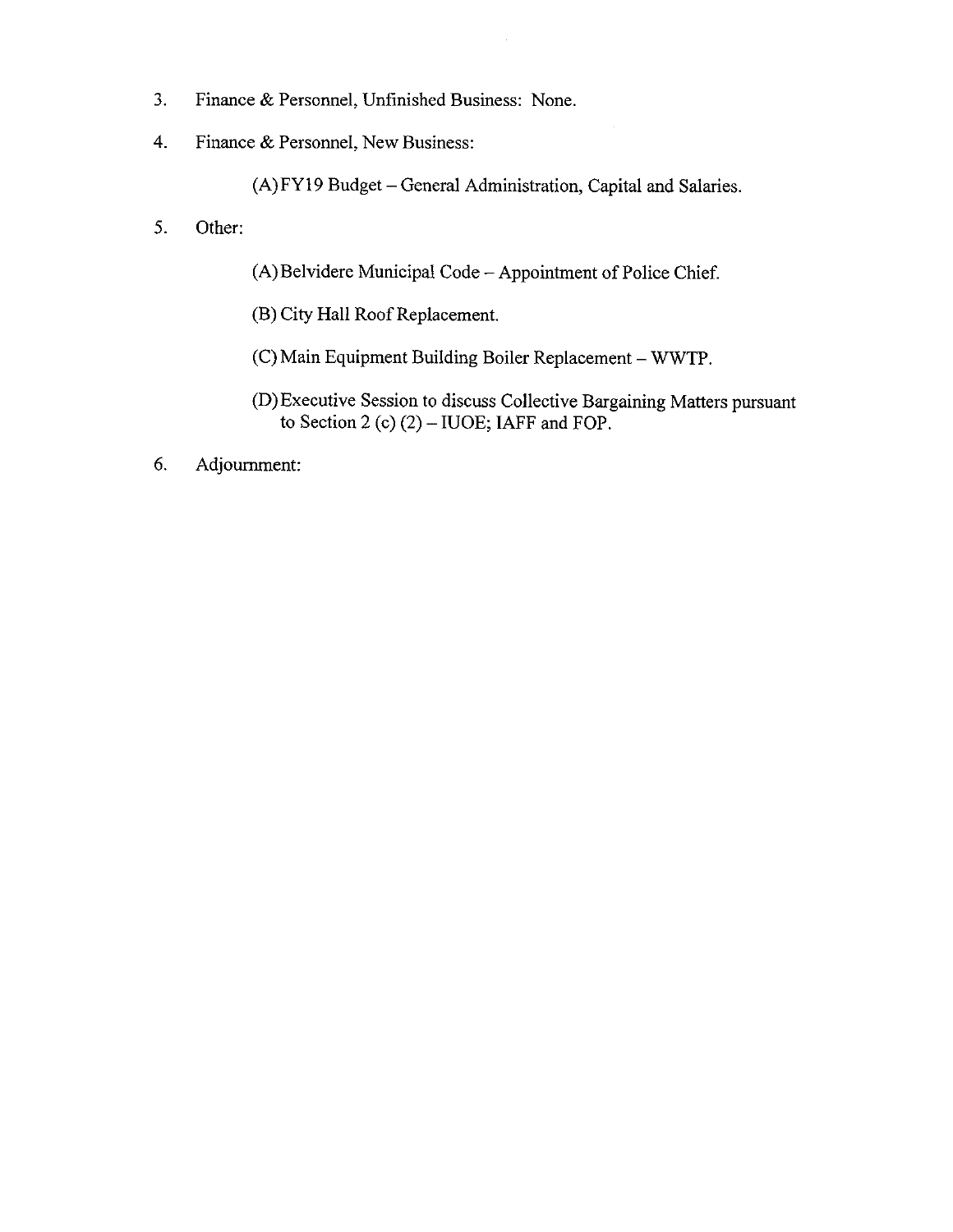

February 7, 2018

Fire Safety Inspector Kriabs Belvidere Fire Department 123 South State Street Belvidere, Illinois 81008

Dear Fire Safety Inspector Kriebs;

Congratulations. Your grant application for an FM Global fire prevention grant stood out among the hundreds we received and we will be funding \$2500 for the purchase of two iPads with accessories. We hope the additional funding will help to strengthen your efforts to ultimately, and more effectively prevent fire—the leading cause of property destruction worldwide.

In the coming weeks, you will be contacted by an FM Global representative to set up a formal presentation. In the meantime, award checks will be mailed in March to your attention at the address above. Please feel free to use the attached news release that we' ve prepared for you to promote news media interest—be it in advance of or after the formal presentation.

During the past 40 years, FM Global has awarded millions of dollars in funding to fire departments and related agencies worldwide. With a shared philosophy that the majority of property loss is preventable-not inevitable--we can make a difference in preventing the frequency and severity of fire... together.

Once again, congratulations on your recent fire prevention grant awarded by FM Global, one of the world's largest commercial property insurers.

If you have any questions regarding your award, please feel welcome to e- mail me.

Best wishes for continued success In your fire prevention endeavors.

nichod San

Michael Spazianl Assistant Vice President, Manager- Fire Service Programs

CC: Matt Kilchenman- Chicago Operations 17. 273• Belvidere Fire Department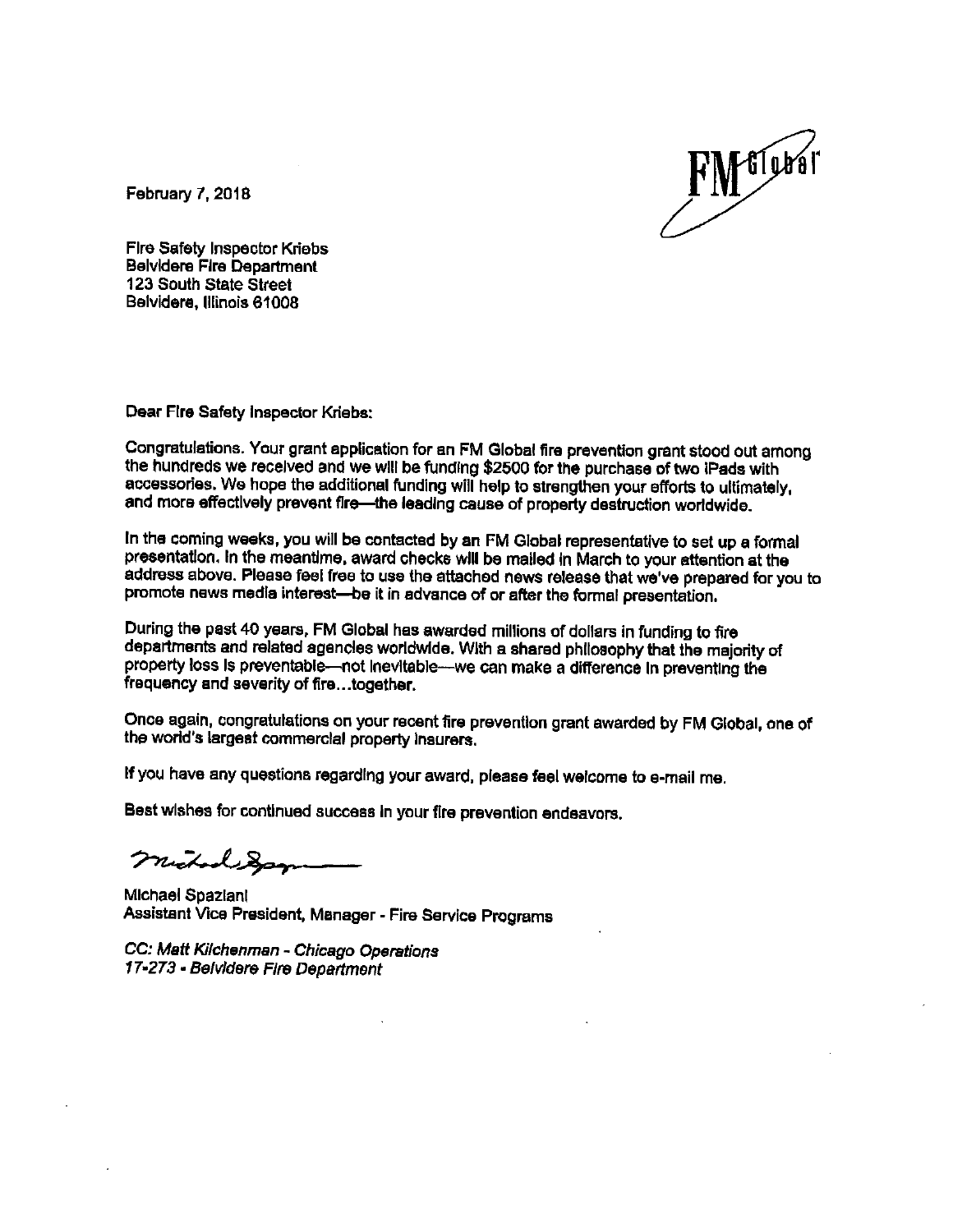FOR IMMEDIATE RELEASE **Example 20 OBSESS** DATE: Enter Current Date Media Contact: Enter Name of Contacr for Press Phone Number: Enter Phone Number of Contact for Press E- Mall: Enter E-Mail of Contact for Press

# Belvidere Fire Department to Bolster Fire Prevention Efforts with FM Global Grant

BELVIDERE, III.— The Belvidere Fire Department has received <sup>a</sup> US\$ Z, 500 fire prevention grant from FM Global, one of the world's largest commercial property insurers.

FM Global representatives presented the award to Enter who from your agency will be accepting the grant award at the Enter the location of the award presentation located on Enter the street address of the award presentation in Enter the city of the award presentation. The award will be used to assist with preflre planning to efficiently collect and track data related to local community buildings. The information will help the fire service respond in an emergency situation.

Because fire continues to be the leading cause of property damage worldwide, during the past 40 years FM Global has contributed millions of dollars in fire prevention grants to fire service organizations around the globe. Locally, the company has awarded grants to a number of Illinois-based organizations.

At FM Global, we strongly believe the majority of property damage is preventable, not inevitable," said Michael Spaziani, assistant vice president— manager of the fire prevention grant program, " Far too often, inadequate budgets prevent those organizations working to prevent fire from being as proactive as they would like to be. With additional financial support, grant recipients are actively helping to improve property risk in the communities they serve."

Through its Fire Prevention Grant Program, FM Global awards grants to fire departments— as well as national, state, regional, local and community organizations worldwide— that best demonstrate a need for funding, where dollars can have the most demonstrable Impact on preventing fire, or mitigating the damage it can quickly cause.

To learn more about FM Global's Fire Prevention Grant Program and other resources for the fire service, please visit www.fmglobal.com/fireservice.

Established nearly 200 years ago, FM Global is a mutual insurance company whose capital, scientific research capability and engineering expertise are solely dedicated to property risk management and the resilience of its client-owners. These owners, who share the belief that the majority of property loss is preventable, represent many of the world's largest organizations, including one of every three Fortune 500 companies. They work with FM Global to better understand the hazards that can Impact their business continuity in order to make cost-effective risk management decisions, combining property loss prevention with insurance protection.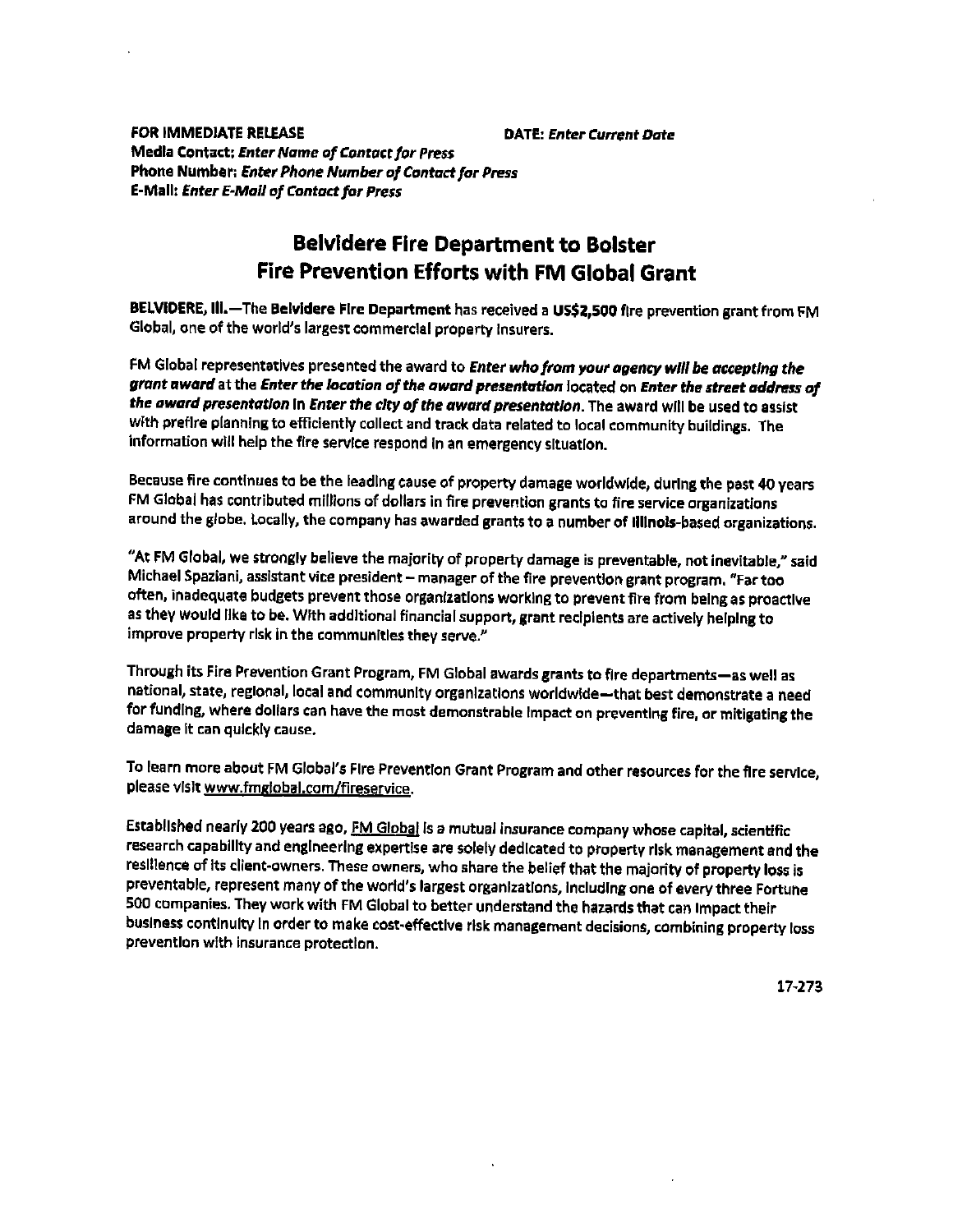### RECAP OF THE GENERAL FUND BUDGET FOR FY 19--- DRAFT 2/26/18

|                                                                              | Actual               | Actual               | Actual               | Actual                 | Actual               | Actual                 | Budget               | Plan                 | Plan                  |
|------------------------------------------------------------------------------|----------------------|----------------------|----------------------|------------------------|----------------------|------------------------|----------------------|----------------------|-----------------------|
|                                                                              | FY 12                | FY 13                | FY 14                | FY 15                  | FY 16                | FY 17                  | FY 18                | FY 19                | FY 20                 |
| <b>TOTAL Gen Administration Revenue</b>                                      | 8,527,379            | 9,448,616            | 9,456,526            | 9,880,883              | 10,190,287           | 10.885,954             | 11.034,235           | 10,348,241           | 10,428,103            |
| <b>TOTAL Police Dept Revenues</b>                                            | 1,100,436            | 1,083,395            | 1,151,040            | 1,315,994              | 1,244,981            | 1.287,947              | 1,333,902            | 1,411,464            | 1,474,038             |
| <b>TOTAL Fire Dept Revenues</b><br><b>TOTAL Street Dept Revenues</b>         | 858,579<br>840.766   | 837,309<br>420,693   | 743,587              | 928,868                | 845,877              | 856,154                | 1,018,767            | 1,061,132            | 1,107,205             |
| RE Tax - Street Lighting                                                     | 199,627              | 184,996              | 455,049<br>219,761   | 539,939<br>209,794     | 401,762<br>210,359   | 385,310<br>210,318     | 345.000<br>200,000   | 335,000<br>210,000   | 335,040               |
| Utility Tax Revenues                                                         | 2.043.896            | 2,143,212            | 2.301.861            | 2,271,662              | 2 078.507            | 2,002,571              | 2.117,418            | 2,082,035            | 210,000<br>2,092,445  |
| Revenues                                                                     | 13,570 682           | 14,168,221           | 14,327,825           | 15,147,140             | 14 971,772           | 15,628,254             | 16,049,322           | 15,447,872           | 15,646,831            |
|                                                                              |                      |                      | 5.58%                | 5.72%                  | $-1.16%$             | 4.38%                  | 2.69%                | $-3.75%$             | 1.29%                 |
|                                                                              |                      |                      |                      |                        |                      |                        |                      |                      |                       |
| Total General Admin Expenses                                                 | 1,156,907            | 1,314,297            | 1,793,691            | 1,850,617              | 1 663,720            | 1 577,429              | 1,482,260            | 1,851,256            | 1,722,185             |
| <b>Total Public Safety Building Expenses</b>                                 | 614 799              | 616,076              | 806,102              | 845,812                | 1.030.747            | 982.621                | 1,073,435            | 1,116,309            | 1,017,260             |
| Total Police & Fire Commission Expenses                                      | 25 318               | 18,721               | 20,396               | 45,026                 | 29,999               | 22,519                 | 27,585               | 26 515               | 26.920                |
| Total Health/Social Services Expenses<br>Total Economic Development Expenses | 23,000               | 23,000               | 24,365               | 24,076                 | 23,000               | 33,000                 | 28,000               | 28.000               | 28 000                |
| <b>Total Police Department</b>                                               | 120,052<br>4,950,972 | 155,917<br>5,261,333 | 164,905<br>5,343,208 | 173,745                | 166,640<br>5761,400  | 151,508                | 139,800              | 141,500              | 84 335                |
| <b>Total Fire Department</b>                                                 | 3,366,374            | 3,503,923            | 3,348,935            | 5,664,268<br>3,641,305 | 3,603,222            | 5,928,791<br>3.697,950 | 6,434,784            | 6,687,619            | 7,190 132             |
| <b>Total Engineering</b>                                                     | 27,767               | 18,969               | 22,469               | 19,783                 | 27,649               | 16,146                 | 4,088,939<br>45,900  | 4,149,493<br>45,000  | 4,531,528             |
| <b>Total Street Department</b>                                               | 1,096,941            | 1,128,085            | 1,222,491            | 1,358,048              | 1 309,511            | 1 301,470              | 1,398,342            | 1,352,658            | 48 377<br>1,607 338   |
| <b>Total Street Lighting</b>                                                 | 261,533              | 265,399              | 267,453              | 294,571                | 330,236              | 359,763                | 340,000              | 320,000              | 367,818               |
| Total Utility Tax Department (road projects)                                 | O                    | $\mathbf 0$          | 0                    | 5,060                  | 482,666              | 1,389,314              | 600,000              | 12,000               | 0                     |
| Expenditures                                                                 | 11,643,661           | 12,305,722           | 13,014,015           | 13.922,309             | 14,428,792           | 15,460,511             | 15,659,045           | 15,730,350           | 16,623,892            |
|                                                                              | $-2.89%$             | 5.69%                | 11.77%               | 6.98%                  | 3.64%                | 7.15%                  | 1.28%                | 0.46%                | 568%                  |
|                                                                              |                      |                      |                      |                        |                      |                        |                      |                      |                       |
| <b>NET CASH FLOW</b>                                                         | 1,927,022            | 1,862,499            | 1,313,811            | 1,224,831              | 542,980              | 167,743                | 390,277              | (282.478)            | (977,061)             |
| OTHER DEPARTMENTAL FINANCES<br>Community Development Department              |                      |                      |                      |                        |                      |                        |                      |                      |                       |
| Revenues                                                                     | 189,131              | 185,942              | 187,755              | 410,018                |                      |                        |                      |                      |                       |
| Expenditures                                                                 | 205,686              | 210,760              | 241.035              | 286,054                | 294,510<br>301,643   | 419,759<br>388,853     | 347,183              | 321,833              | 370,715               |
| <b>Net Building Department</b>                                               | (16, 555)            | (24, 818)            | (53, 281)            | 123,964                | (7, 133)             | 30,906                 | 427,991<br>(80, 808) | 420.672<br>(98, 839) | 476,918<br>(106, 203) |
|                                                                              |                      |                      |                      |                        |                      |                        |                      |                      |                       |
| <b>Audit Department</b>                                                      |                      |                      |                      |                        |                      |                        |                      |                      |                       |
| <b>RE Taxes - Audit</b>                                                      | 15,094               | 14,905               | 20,005               | 19,995                 | 20,138               | 20,057                 | 20,000               | 20,000               | 20,000                |
| Accounting & Auditing                                                        | 28,200               | 29,000               | 28,500               | 29,100                 | 33,700               | 35,100                 | 36,500               | 36 500               | 37.595                |
| NET AUDIT DEPARTMENT                                                         | (13, 106)            | (14, 095)            | (8, 495)             | (9, 105)               | (13, 562)            | (15,043)               | (16, 500)            | (16, 500)            | (17, 595)             |
| <b>IMRF</b> Department                                                       |                      |                      |                      |                        |                      |                        |                      |                      |                       |
| <b>TOTAL IMRF Revenues</b>                                                   | 132,209              | 162,562              | 164,863              | 184,440                | 181,555              | 191,333                | 181 743              | 183 231              | 183723                |
| <b>IMRF Premium Expense</b>                                                  | 224,074              | 253,216              | 227,481              | 205,882                | 334,797              | 210,445                | 200,677              | 173 149              | 181,806               |
| NET IMRF DEPT                                                                | (91, 865)            | (90, 654)            | (62, 618)            | (21, 442)              | (153, 242)           | (19, 112)              | (18934)              | 10,082               | 1,917                 |
|                                                                              |                      |                      |                      |                        |                      |                        |                      |                      |                       |
| Social Security Department<br><b>Total FICA/Med Revenues</b>                 |                      |                      |                      |                        |                      |                        |                      |                      |                       |
| <b>Total Social Sec Expense</b>                                              | 304,711              | 316,233              | 334,673              | 369,633                | 372,994              | 381,654                | 367,916              | 363,215              | 367,805               |
| NET SOCIAL SEC DEPT                                                          | 309,268<br>(4, 557)  | 319,734              | 308,654              | 312,468                | 314,726              | 328,800                | 351 647              | 351,671              | 358,704               |
|                                                                              |                      | (3, 502)             | 26,019               | 57,165                 | 58,268               | 52.855                 | 16.269               | 11,544               | 9,101                 |
| Liability insurance Department                                               |                      |                      |                      |                        |                      |                        |                      |                      |                       |
| <b>Total Liab Insurance Revenues</b>                                         | 418,683              | 450,038              | 629,448              | 553,202                | 330,547              | 320.477                | 290,000              | 300,000              | 300,000               |
| Insurance Premium                                                            | 626,788              | 789,539              | 734,811              | 665,730                | 462.849              | 449.520                | 484,810              | 488.060              | 512,463               |
| <b>NET - LIABILITY INS DEPT</b>                                              | (208, 105)           | (339, 501)           | (105, 363)           | (112, 527)             | (132, 302)           | (129.043)              | (194, 810)           | (188,060)            | (212, 463)            |
|                                                                              |                      |                      |                      |                        |                      |                        |                      |                      |                       |
| Civil Defense Department<br>RE Tax - Civil Defense                           |                      |                      |                      |                        |                      |                        |                      |                      |                       |
| Misc Revenues                                                                | 6,752<br>268         | 6,767<br>0           | 7,020<br>0           | 7,096                  | 7,017                | 7.032                  | 7,000                | 7,000                | 7,000                 |
| Miscellaneous Exp                                                            | 1,268                | 24,848               | 5,000                | 0<br>5,140             | 0<br>5,316           | 25.285                 | 0                    | 0                    | 0                     |
| <b>NET - CIVIL DEFENSE DEPT</b>                                              | 5,752                | (18,081)             | 2,020                | 1,956                  | 1,701                | 30,688<br>1,630        | 7,000<br>0           | 7,000<br>Ō           | 7,210                 |
|                                                                              |                      |                      |                      |                        |                      |                        |                      |                      | (210)                 |
| Garbage Department                                                           |                      |                      |                      |                        |                      |                        |                      |                      |                       |
| RE Tax - Refuse / Landfill                                                   | 5,162                | 15,047               | 24,984               | 61,946                 | 65,108               | 45,082                 | 45,000               | 50,000               | 50,000                |
| Misc Expenses                                                                | 47,196               | 44,479               | 56,262               | 77,932                 | 69,412               | 47,564                 | 79,000               | 56,000               | 0                     |
| NET GARBAGE DEPARTMENT                                                       | (42,034)             | (29, 432)            | (31, 278)            | (15, 986)              | (4, 304)             | (2, 482)               | (34,000)             | (6,000)              | 50,000                |
|                                                                              |                      |                      |                      |                        |                      |                        |                      |                      |                       |
| Forestry Department<br>Forestry Dept Revenues                                | 40.117               | 39,770               |                      |                        |                      |                        |                      |                      |                       |
| Forestry Dept Expenses                                                       | 36,601               | 62,684               | 39,978<br>88,910     | 39,963                 | 40.074               | 40,082                 | 35,000               | 40,000               | 40,000                |
| NET - FORESTRY DEPARTMENT                                                    | 3,516                | (22, 914)            | (48, 931)            | 88 381<br>(48, 418)    | 135,380<br>(95, 306) | 127,536                | 81,000               | 80,000               | 0                     |
|                                                                              |                      |                      |                      |                        |                      | (87, 454)              | (46,000)             | (40,000)             | 40,000                |
| <b>TOTAL</b>                                                                 |                      |                      |                      |                        |                      |                        |                      |                      |                       |
| <b>Gross General Fund Revenues</b>                                           | 14,682 810           | 15,359,484           | 15,736,551           | 16,805,260             | 16,283,714           | 17,079,017             | 17,343,164           | 16,733,151           | 16,986,074            |
| Gross General Fund Expenditures                                              | 13,122,741           | 14,039,980           | 14,704,667           | 15,592 995             | 16,086,615           | 17,079,016             | 17 327,670           | 17,343,401           | 18,198,588            |
| <b>NET CASH FLOW</b>                                                         | 1,560,068            | 1,319,503            | 1,031.884            | 1,212,264              | 197,099              | 0                      | 15,494               | (610, 250)           | (1, 212, 514)         |
| Revenue                                                                      |                      |                      |                      |                        |                      |                        |                      |                      |                       |
| <b>Expense</b>                                                               | -496%<br>$-3.68%$    | 4.61%<br>6.99%       | 7 18%                | 679%                   | -3.10%               | 4.88%                  | 1.55%                | -3.52%               | 1.51%                 |
|                                                                              |                      |                      | 12.05%               | 6.04%                  | 3.17%                | 6.17%                  | 1.46%                | 0.09%                | 4.93%                 |

accounts finance data FYI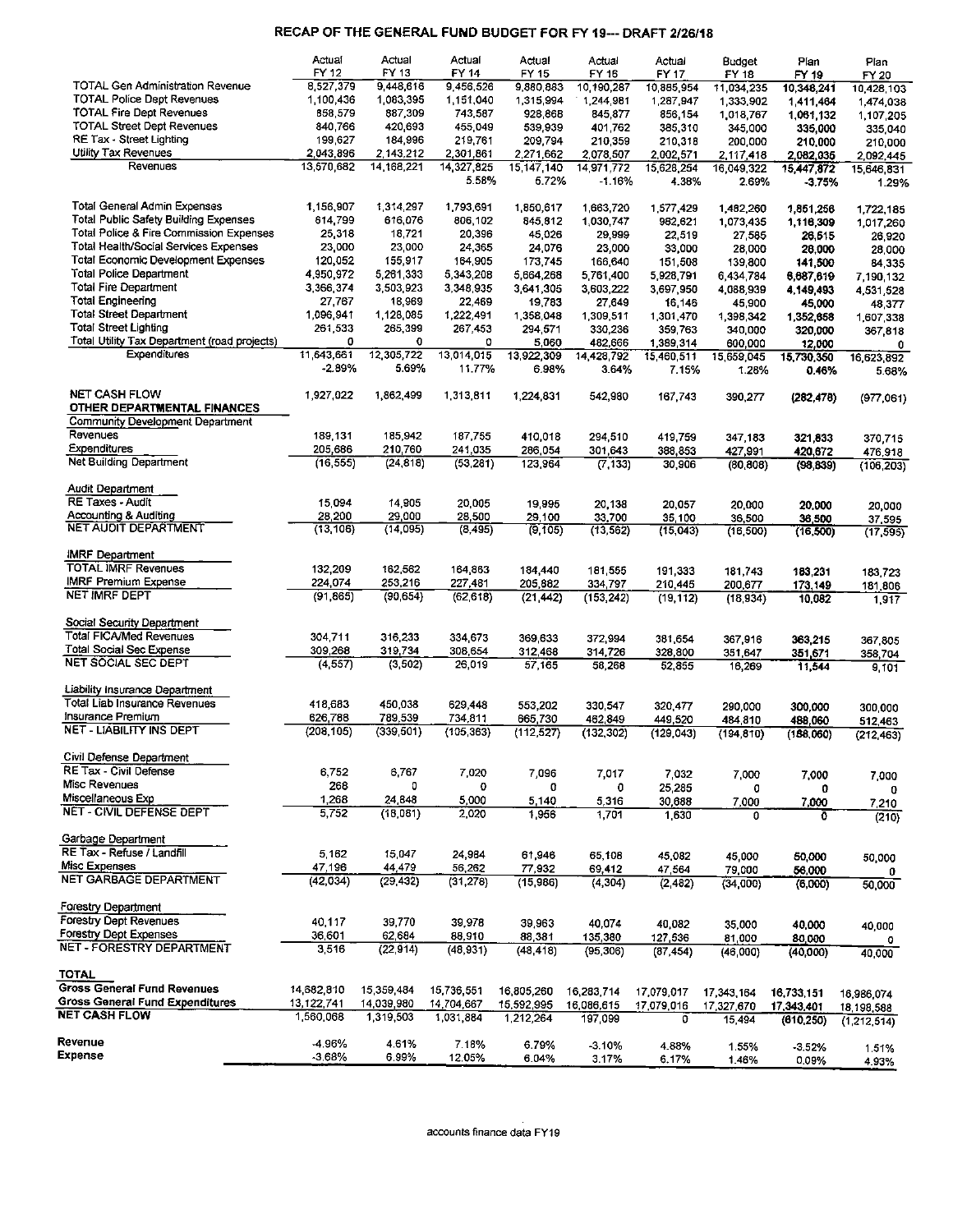## Alternate General Fund Revenue Sources

- 1. Telecommunication Tax- Currently at 4.5% and can go as high as 6.0%. Other municipalities in the area including Rockford, Machesney Park, Loves Park, Roscoe, Rockton, Marengo, Harvard, Rochelle, and Dekalb are already at 6%. Sycamore and Freeport are at 5%. Increasing to 6% could be \$130,000-\$140,000 of additional revenue annually. (see utility tax graph)
- 2. Video Gaming Machine Fee- Currently the City charges \$100 per machine annually. This equates to about \$10,000 in revenue each year. If we doubled it to \$200 per machine that would be an additional \$10,000 in revenue. If we charged \$500 per machine it would be an additional 40,000 in revenue annually.
- 3. Storm Sewer Utility Fee- This utility charges a fee for services similar to water and sewer. The service in this case is the control of storm water runoff through construction, operation, and maintenance of <sup>a</sup> storm water system. Fees can be established on <sup>a</sup> set rate for residential and commercial properties or based on the amount of impervious area within <sup>a</sup> property. Potential revenue of \$500,000 annually.
- 4. Home-Rule Sales Tax- Currently the City receives 1.0% of the 7.75% sales tax that is collected. The State of Illinois retains 5.0%, Belvidere school district 100 receives 1.0%, and Boone County receives . 25% for their regular share of the tax and an additional. 50% for the public safety tax. The City of Belvidere is a Home-Rule community and is able to implement an additional sales tax without having to go to referendum. An additional . 50% has the potential to generate approximately \$1.2 million in additional revenue annually.
- 5. Local Motor Fuel Tax- In Illinois, home-rule units of government can tax motor fuels. These taxes are generally administered and collected locally. Other municipalities that have this tax charge between <sup>1</sup> cent and 5 cents per gallon. Data on gallons of gas purchased in Belvidere is not very good so it is hard to know how much revenue this tax could generate.
- 6. Real Estate Transfer Tax- Tax on the passing of title to property from one person to another. Most of the taxes are between \$2.00 and \$5.00 per \$1,000 of sale price. Some municipalities charge the seller while some charge the buyer. Most jurisdictions require final meter reading and water/sewer bills to be paid as well as any other violations that are outstanding. This tax requires a referendum.
- 7. Property Tax Increase- The City of Belvidere is Home Rule and therefore can increase the property tax levy beyond the "tax cap" formula that has been used in the past. Increasing the property tax revenues by \$1,000,000 would represent a 20% increase to the city portion of the levy.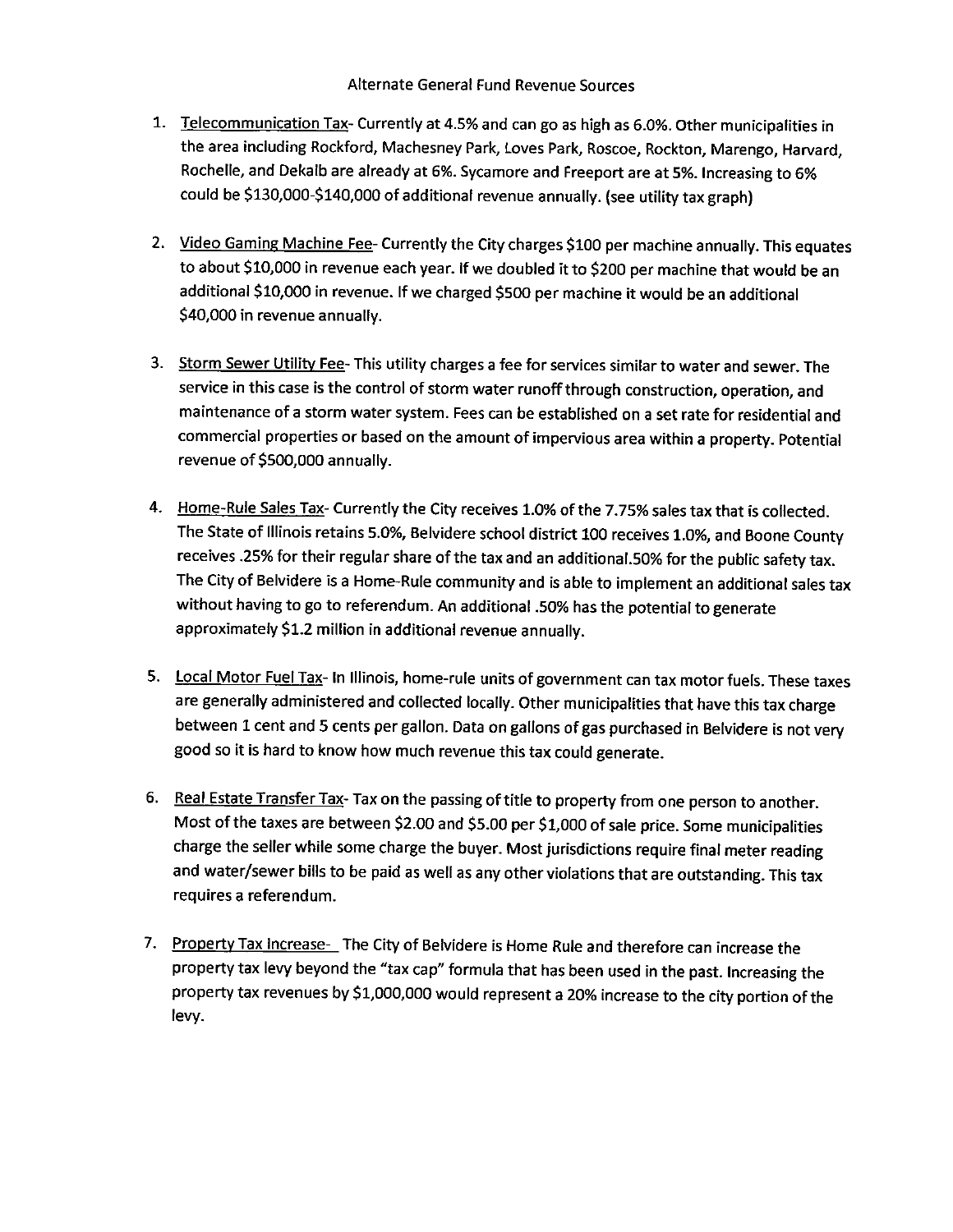# Rebecca Tobin

| From:       | Brad Cole <bcole@iml.org></bcole@iml.org>  |  |  |  |  |
|-------------|--------------------------------------------|--|--|--|--|
| Sent:       | Wednesday, February 14, 2018 12:42 PM      |  |  |  |  |
| Subject:    | IML: Governor Rauner's 2019 Budget Address |  |  |  |  |
| Importance: | High                                       |  |  |  |  |

# DATE: February 14, 2018

TO: Mayors/Village Presidents/Town Presidents Aldermen/Councilmen/Village Trustees/Town Trustees **Managers/Administrators Treasurers/Finance Officers** 

FROM: Brad Cole, Executive Director Illinois Municipal League

# RE: Governor Rauner's 2019 Budget Address

Just <sup>a</sup> few minutes ago, Governor Bruce Rauner presented his Fiscal Year 2019 Budget Address to the Illinois General Assembly. Linked here is a copy of the Governor's prepared remarks.

This morning, I was given an advanced briefing by the Governor's Office of Management and Budget and other senior administration officials. I think that speaks to the importance of the Illinois Municipal League IML) in the greater legislative process, and <sup>I</sup> appreciated the opportunity to participate in <sup>a</sup> vibrant discussion about our concerns prior to the public release of the information.

Much of the Governor's budget will focus on shifting pension and health care costs, and aligning those costs with other sources such as local school districts and public colleges/ universities. The distribution of both expenditures and budget cuts is broad, some of which may have indirect or collateral effects on local government; a deeper review and time will tell as we learn more.

Most importantly for municipalities, the Governor is proposing to continue – for one additional year – the 10% reduction in the Local Government Distributive Fund ( LGDF) that was implemented for this current state fiscal year (SFY2018). You will recall that the cut this year was also proposed as a one-time reduction. It is our understanding that this is essentially the same 10% reduction, not an additional cut on top of the previous reduction. The Governor is recommending funding Motor Fuel Tax( MFT), Personal Property Replacement Tax( PPRT), downstate public transit and other local distributions at the same level as SFY2018. His budget also retains the administrative fee collected on locally- imposed sales taxes, which we have introduced legislation to lower.

The Illinois Municipal League( IML) is opposed to any reduction, whether new or continuing, in the Local Government Distributive Fund (LGDF). Linked here is our press release and statement in response to this critical funding source for municipalities.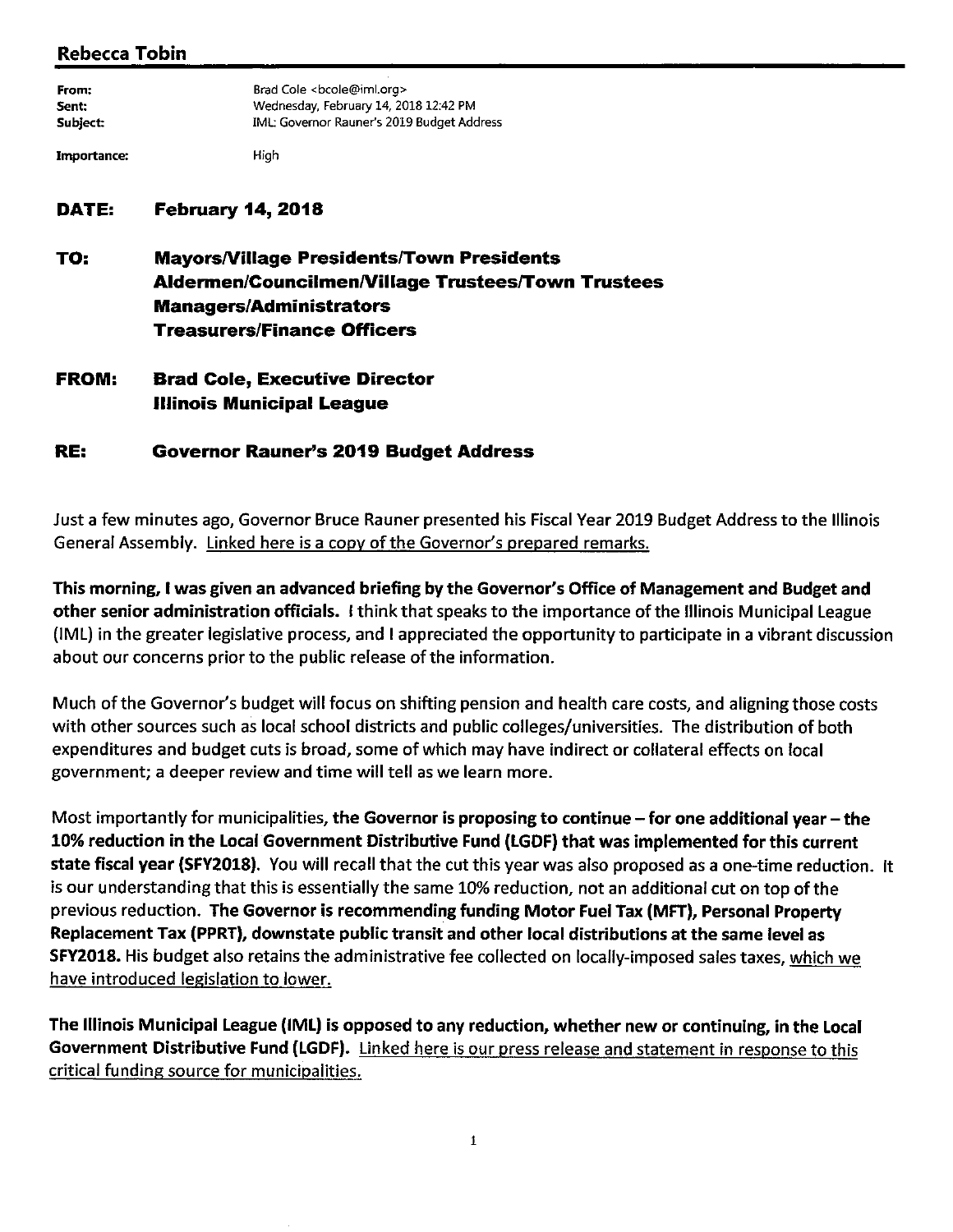Right now, we don't know what will actually happen during this legislative session, especially given some uncertainty around the March 20 primary elections. I encourage you to stay informed of issues through our weekly Statehouse Briefing, our monthly Legal Bulletin and our other timely website postings, all of which provide regular updates on current events. Your feedback about those communication tools is also welcome, as we continually strive to increase the effectiveness of the services we provide.

In addition to what has been proposed by the Governor, we know that there will probably be conversations from various individuals and entities about implementing <sup>a</sup> permanent property tax freeze and placing more unfunded mandates on local governments. Please know that IML stands firm in our opposition to these burdensome and overreaching actions that are punitive to municipal governments. In addition to those continual issues that we defend against, the 2018 IML Legislative Agenda can be found through this link and will provide an overview of other current initiatives and proposals to support municipalities.

Thank you for your involvement and membership in the Illinois Municipal League. As always, please feel welcome to contact me at any time, should you have any comments or questions.

# BRAD COLE | Executive Director

ILLINOIS MUNICIPAL LEAGUE 500 East Capitol Avenue | PO Box 5180 | Springfield, Illinois 62705 phone: 217.525.1220 | cell: 618.201.7320 | fax: 217.525.7438 email: bcole@iml.org | personal: brad.cole@hotmail.com | www.iml.org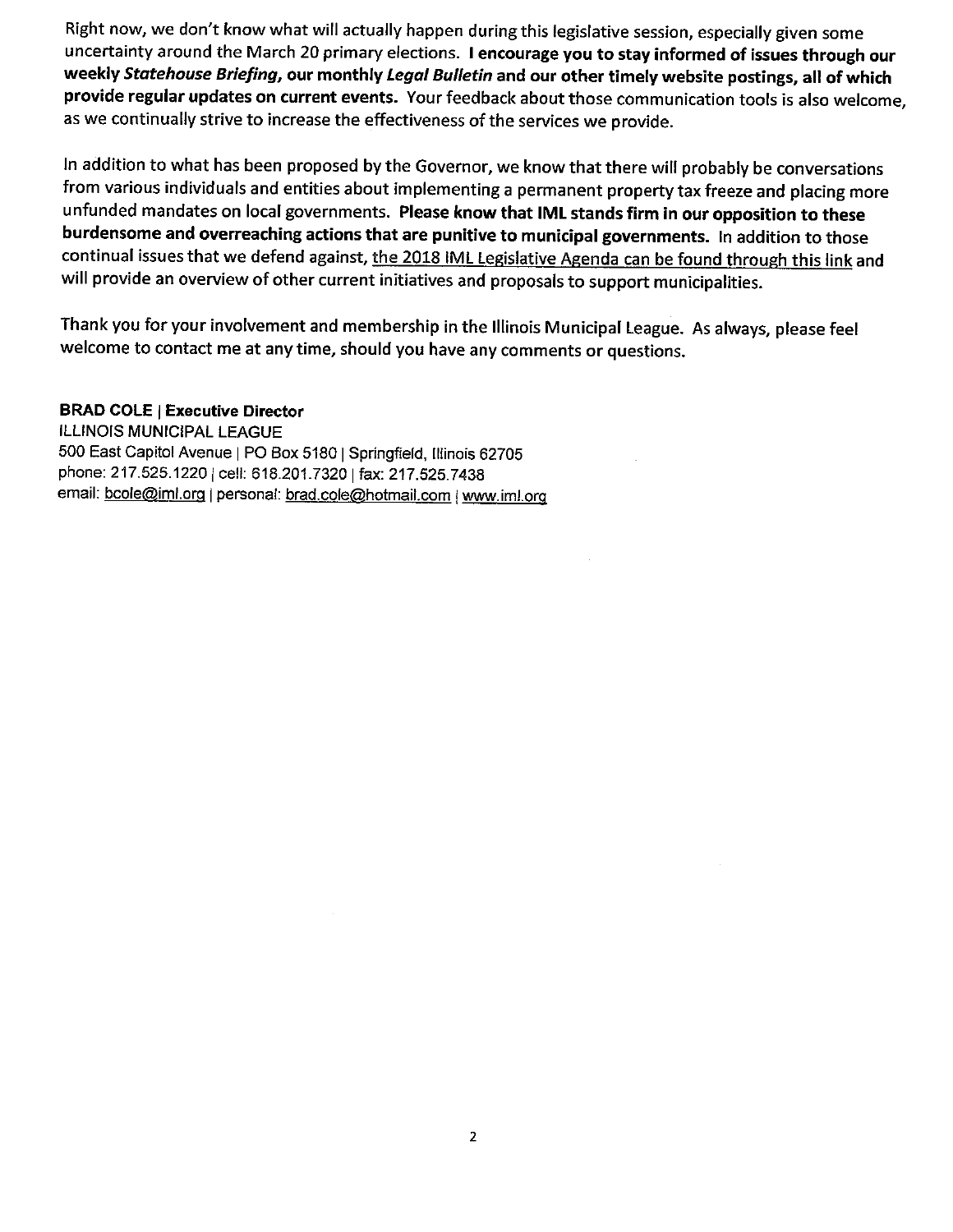# Illinois Municipal League





500 East Capitol Avenue | P.O. Box 5130 | Springfield, IL 62705 | Phone: 217.525.1220 | Fax: 217.525.7438 | www.iml.org

February 14, 2018 217.525. 2018

FOR IMMEDIATE RELEASE **FOR IMMEDIATE RELEASE** CONTACT: Brad Cole, Executive Director BCole@iml.org

# Illinois Municipal League Statement in Response to Governor Rauner' s Budget Address

SPRINGFIELD— The Illinois Municipal League issued the following statement in response to Governor Bruce Rauner' s budget address and the proposed 10% cut to the Local Government Distribution Fund LGDF):

"While we are aware of the challenges with our state's budget, the proposed cut to LGDF would directly impact core services for all Illinois citizens. If passed, this budget would disproportionately burden our public safety and public works departments and would likely force communities across Illinois to explore increases to other fees or taxes. Municipal governments have served as good stewards of taxpayer dollars. LGDF is the financial foundation that most communities build from to deal with tough economic times like we're experiencing now across the state. We are optimistic we can work with the legislature and administration to find a solution that works best for local communities and our state, but does not reduce their statutory funding or place more mandates on their programs and services," said Brad Cole, Executive Director of the Illinois Municipal League (IML).

The state has already made repeated cuts to LGDF. Prior to January 2011, 10% of total income tax collections were dedicated to LGDF for distribution to municipalities and counties. It was reduced from 10% to 6% following the enactment of the temporary income tax increase in 2011. In January 2015, the percentage share of state income tax revenue subsequently increased to 8% when the higher income tax rates declined, based upon the schedule established by the temporary income tax law. In July 2017, following the permanent increase to income tax, LGDF was reduced, said to be for one year only, to 5.45% of total collections for this fiscal year. The local government share is scheduled to increase to 6. 06% in 2019 and thereafter unless the law is altered again.

###

# ABOUT THE ILLINOIS MUNICIPAL LEAGUE

The Illinois Municipal League is the statewide organization representing local communities throughout Illinois. Founded in 1913, IML has worked continuously for the benefit of all 1,298 municipalities in Illinois to provide a formal voice on matters involving common interests.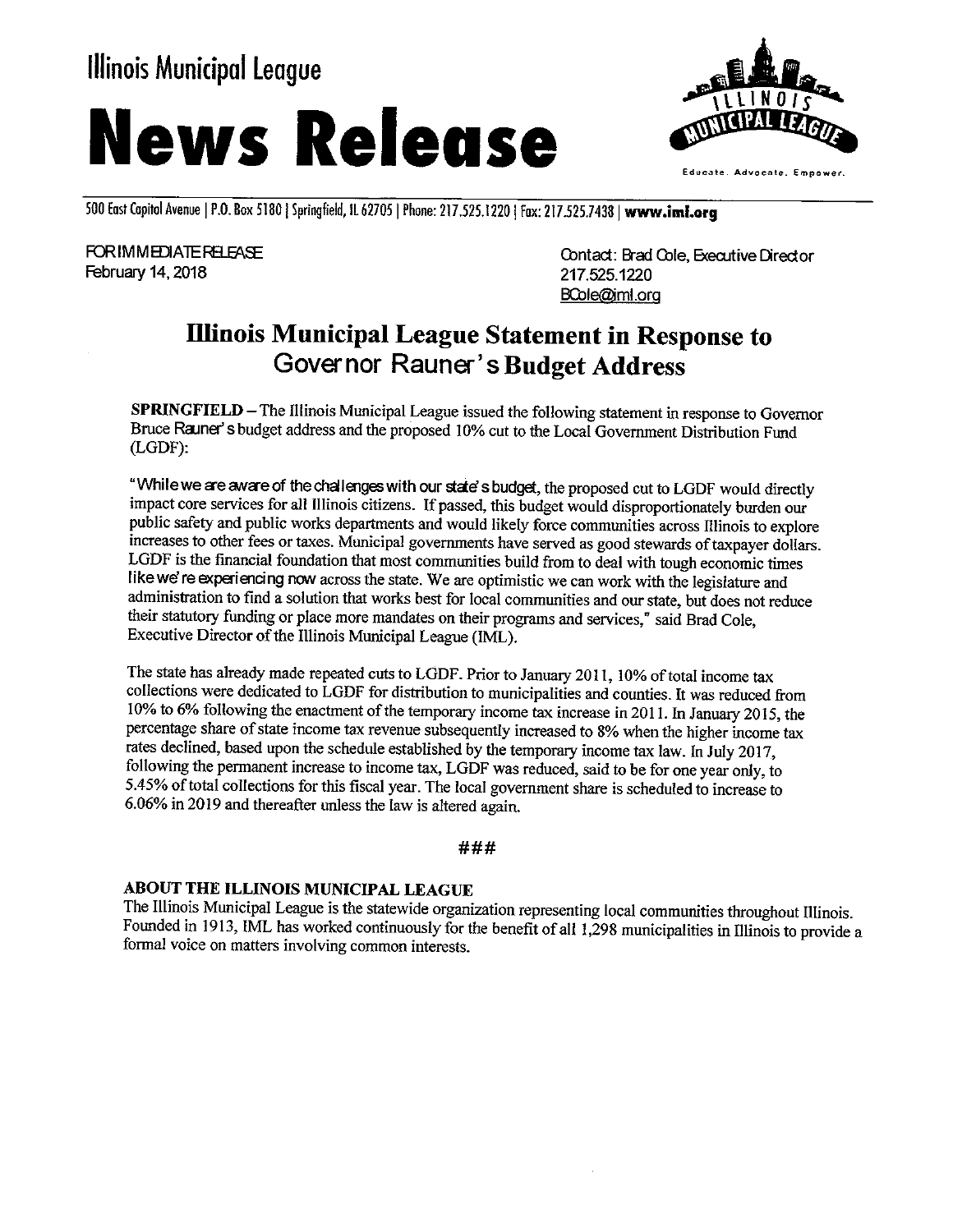# Y OF BELVIDERE<br>Y ATTORNEY

# Memo

| To:        | Mayor and City Council         |
|------------|--------------------------------|
| From:      | Mike Drella                    |
| CC.        |                                |
|            | <b>Date: 01/30/2018</b>        |
| <b>Re:</b> | Appointment of Chief of Police |
|            |                                |

We recently noticed an error in the published City of Belvidere Municipal Code. Prior to 2000, the appointing authority for many department heads was the City Administrator. That position was effectively eliminated in Mayor Brereton's first term and the office of Mayor returned to a full time position, vested with most appointing powers. Unfortunately, some specific code sections were not modified and still referenced the City Administrator.

In 2006, the City Council corrected that error with respect to the Chief of Police (Ordinance 778G) and specifically referenced the appointing authority as the Mayor. Unfortunately, the City of Belvidere Municipal Code does not reference that change. There were multiple changes in a short period to that code section as it is also the section that created the second Deputy Chief position a year later.

As such, we now recommend cleaning up the legislative history, and existing City Code, by adopting a new ordinance emphasizing the impact of Ordinance 778G that the Mayor is the appointing authority for the office of Police Chief.

I also recommend repealing Division 3 of Article III of Chapter 2 (Manager) (Sections 2-201 through 2-208) of the City of Belvidere Municipal Code. This Division created the office of the Manager( City Administrator) which has not been filled since prior to 2000. This will help prevent any future conflicts in our code.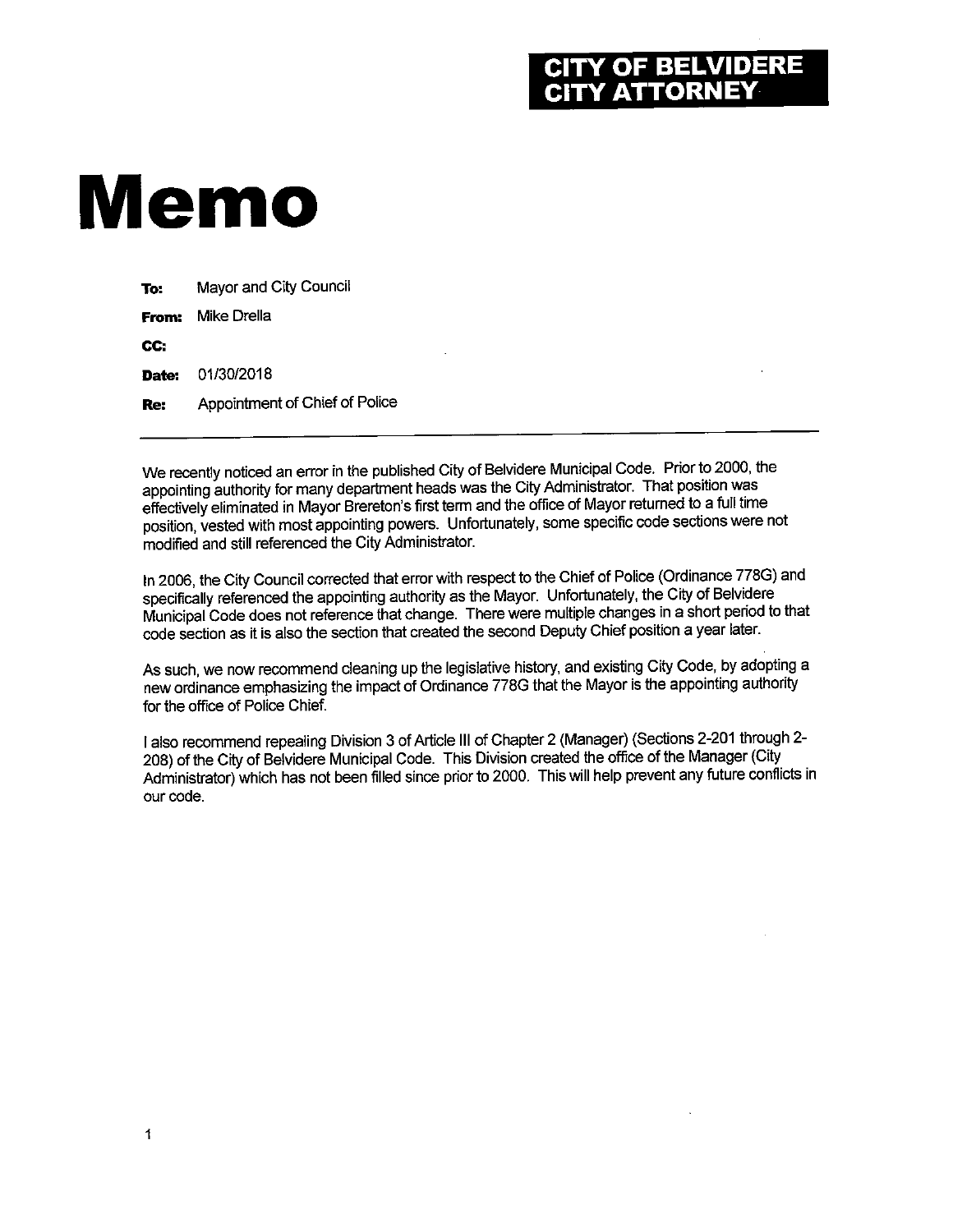

| To: | Mayor and City Council                                |  |  |
|-----|-------------------------------------------------------|--|--|
|     | <b>From:</b> Brent Anderson, Director of Public Works |  |  |
|     | <b>Date:</b> 2/21/2018                                |  |  |
| Re: | <b>City Hall Roof Replacement</b>                     |  |  |

Over the past few years there have been several leaks in the City Hall roof and its' condition continues to decline. With the latest snow and rain events we have had five separate areas of leaks. The existing spray foam roof needs to be replaced with a rubber membrane roof. Attached to this memo is a proposal from Ollman Ernest Martin Architects, in the amount of \$28,800.00, to provide the design documents required for bidding, permitting and construction of the new roof. The preliminary estimate for the roof replacement is \$400,000. The design of the new roof will include taking a core sample of the existing roof to determine if asbestos is present. If asbestos is present, an additional cost of up to 75, 000 could be incurred for the removal of that material.

<sup>I</sup> would recommend approval of the proposal from 011man Ernest Martin Architects, in the amount of 28,800.00, for architectural services for the City Hall Roof Replacement Project. The cost ofthis work will be paid for from water, sewer and general funds as follows:

Water: \$9,600.00 Sewer: \$9,600.00 General Fund: \$9,600.00

1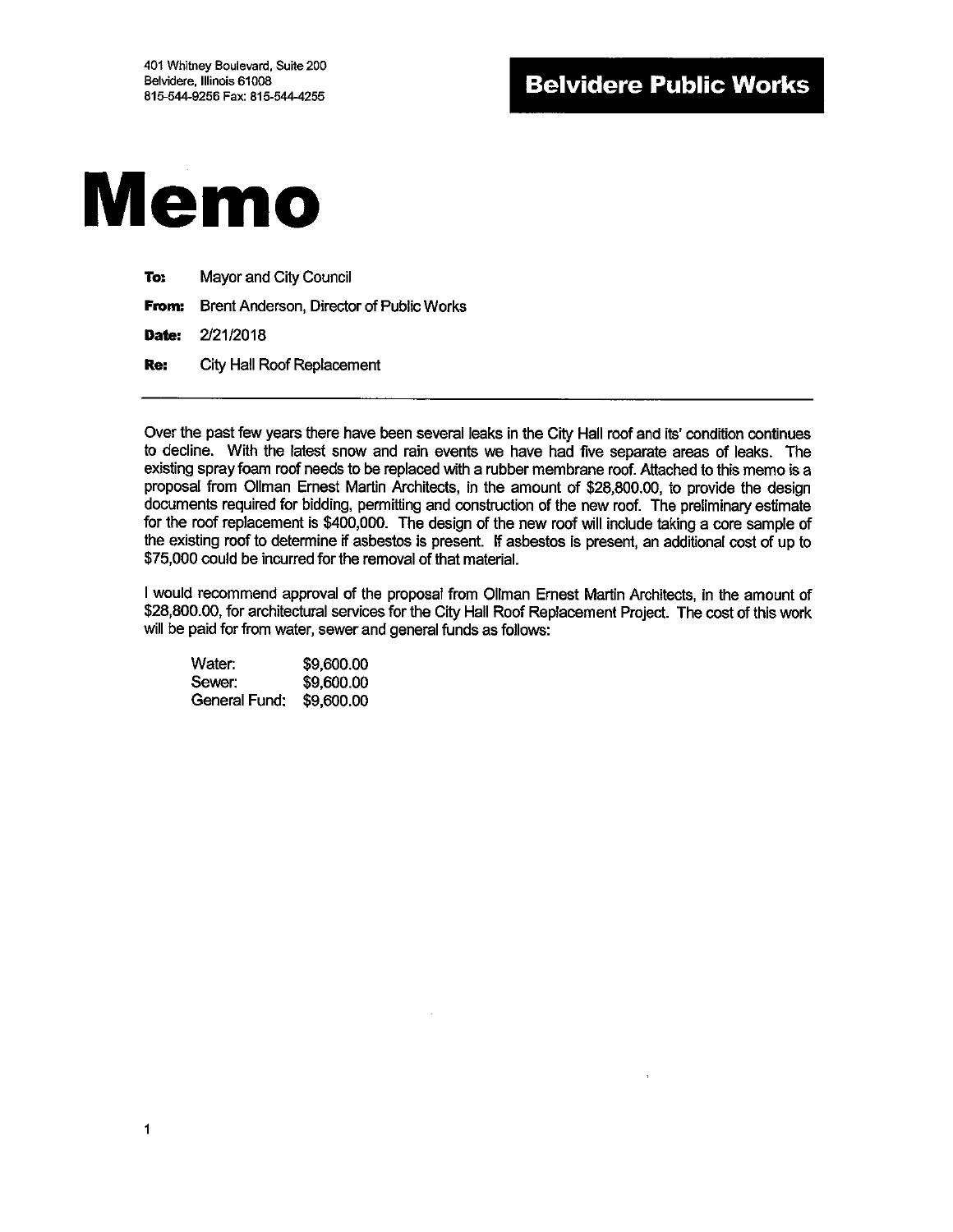OLLMANN ERNEST MARTIN ARCHITECTS



509 South state Street Belvidere, Illinois 61008 815. 544. 7790 Phone 815-544-7792 Fax

February 21, 2018

Brent Anderson City of Belvidere 401 Whitney Blvd Belvidere, IL 61008

# Owner Architect Agreement for Reroof of existing City Hall in Belvidere, Illinois.

THIS AGREEMENT. Made this 20th day of February 2018 by the City of Belvidere, hereinafter called the OWNER and 011mann Ernest Martin Architects, PC, herein after called the Engineer; WITNESSETH.

That whereas the Owner intends to have the Architect provide anchitetural services to provide bid documents to reroof existing roof with an estimated cost of \$400,000, herein called the Project:

- A. Architect proposes to provide Construction Documents for: (5% of Construction cost) \$20,000.00
	- 1.1 Meet with the Owner as required to develop reroof requirements.
	- 1.2 Provide design documents as required for bidding, permit and construction.
	- 1.3 Provide Ad for Bid that owner can use to solicit bids

#### B. Architect Construction Administration Assistance: (2% of Construction cost) \$8,000.00

- 1.1 Review of Shop Drawings as necessary.
- 1.2 Assistance with questions during demo and installation work.
- 1.3 Perform final punch list review.
- C. Reimbursables:
	- Reimbursable costs based on 1.10 times the amounts expended by the Architect in the interest of the project. We believe an allowance sufficient for Architect's expenses on behalf of this project would be:

800.00

Thank you for the opportunity to provide <sup>a</sup> proposal for this design work. If you have any questions, please contact me. Please see attached page 2 for terms, conditions and rates associated with this agreement

OWNER<br>City of Belvidere<br>City of Belvidere Belvidere Illinois 61008

City of Belvidere 011mann Ernest Martin Architects PC 509 South State Street<br>Belvidere IL 61008

Seffa WE

Date Date February 21, 2018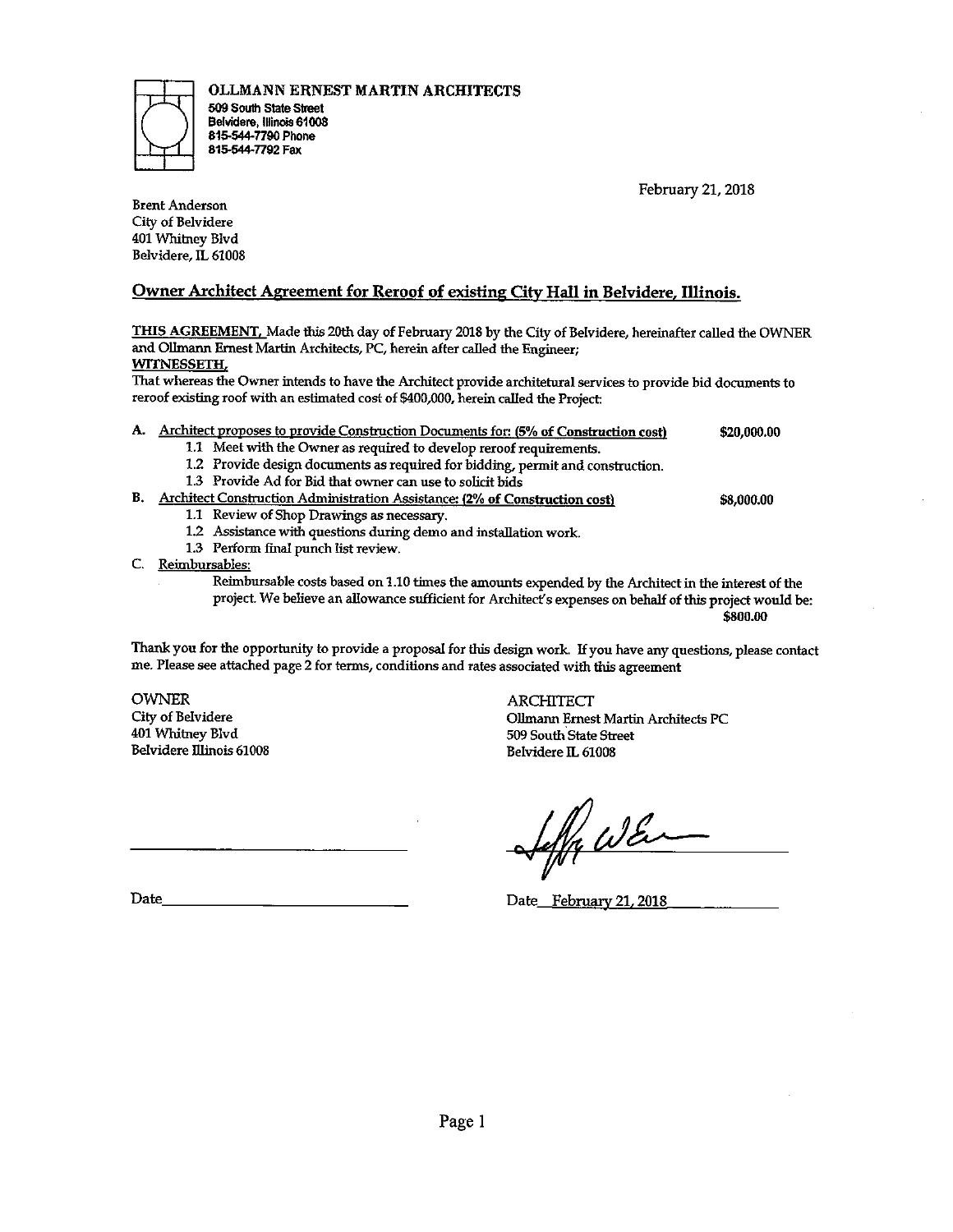

#### OLLMANN ERNEST MARTIN ARCHITECTS

509 South state Sheet Belvidere, Illinois 61008 8155447790 Phone 815. 544- 7792 Fax

#### AGREEMENT FOR THE PROVISIONS OF LIMITED PROFESSIONAL SERVICES STANDARD TERMS AND CONDITIONS

#### Owners Responsibility

- 1. The Owner shall:
	- a. The Owner shall perform bidding services.  $\qquad$  f. Contract for signage separately.<br>
	b. Provide access to the site for all necessary activities  $\qquad$  g. Pay for all permits separately free
	- required for the Architect to perform their work.
	- C. Supply any available information regarding projectt h. Obtain title company services from others ifneeded.
		-
	- e. Purchase Builders Risk Insurance.
- 
- g. Pay for all permits separately from the architect's proposal
- 
- Removal of Asbestos or other hamful materials should be d. The Owner shall submit and obtain building permit. handled directly by Owner with abatement contractor.

#### **Compensation**

1. Where compensation shall be hourly basis, or for additional services, the following fee schedule shall apply:

|  | a. Clerical<br>b. Accounting<br>c. Interior Designer<br>d. Intern Architect<br>e. Spec Writer | \$70.00/hour<br>\$82.00/hour<br>\$87.00/hour<br>\$55.00/hour<br>\$115.50/hour |  | f. Project Manager<br>g. Project Architect<br>h. Structural Engineer<br>i. MEP Engineer<br>Principal | \$120.50/hour<br>\$120.50/hour<br>\$125.50/hour<br>\$125.50/hour<br>\$155.00/hour |
|--|-----------------------------------------------------------------------------------------------|-------------------------------------------------------------------------------|--|------------------------------------------------------------------------------------------------------|-----------------------------------------------------------------------------------|
|--|-----------------------------------------------------------------------------------------------|-------------------------------------------------------------------------------|--|------------------------------------------------------------------------------------------------------|-----------------------------------------------------------------------------------|

2. Compensation for reimbursable expenses as described below shall be based on 1. 10 times the amounts expended by the Architect in the interest of the project. Including but not limited to Expenses for outof- town travel in connection with the Project @ \$.54/ mile, Long distance communications, Reproductions and photography, Postage.

#### Changes and Additional Services

If the Architect is asked to perform services in addition to those listed herein by reason of changes ordered by the Owner, or for project( s) not listed, the Architect shall receive compensation for these additional services in accordance with the hourly rates in section Compensation or on the basis of fixed fees.

#### **Payment**

Payments to the Architect shall be made monthly and shall be in proportion to services performed and within 30 days after presentation of Architect's invoice. Bills unpaid after 30 days shall be subject to 1.5% or legal rate on unpaid balances. Any amount unpaid after 90 days of a billing date, the owner shall pay all costs of collection, including reasonable attorney's fees.

#### Limitation of Liability

In recognition of the relative risks, rewards and benefits of the project to both the Owner and the Architect, the risks have been allocated such that the Owner agrees that, to the fullest extent permitted by law,the Architect's total liability to the Owner for any injuries, claims, losses, expenses, damages or claim expenses arising out of this agreement from any cause or causes, shall not exceed 2 times the contract amount between the Owner and the Architect Such causes include, but not limited to, the Architects negligence, errors, omissions, strict liability, breach of contract or breach of warranty

### Termination of Agreement

This agreement may be terminated by either party upon seven days' written notice should the other party fail substantially to perform in accordance with its terms through no fault of the other. In the event of termination due to the fault of others other than the Architect or discontinued, at the Owner's request, the Architect shall be paid for services performed to termination date, including reimbursements then due.

#### Ownership of Documents

Ownership of documents as instruments of service is and shall remain the property of the Architect.

#### Successors and Assigns

The Owner and the Architect respectively bind themselves, their partners, successors, assigns, and legal representatives to the other party to the Agreement and to the partners, successors, assigns and legal representatives of such other party with respect to all covenants of this Agreement. Neither the Owner nor the Architect shall assign, sublet or transfer any interest in the Agreement without the written consent of the other.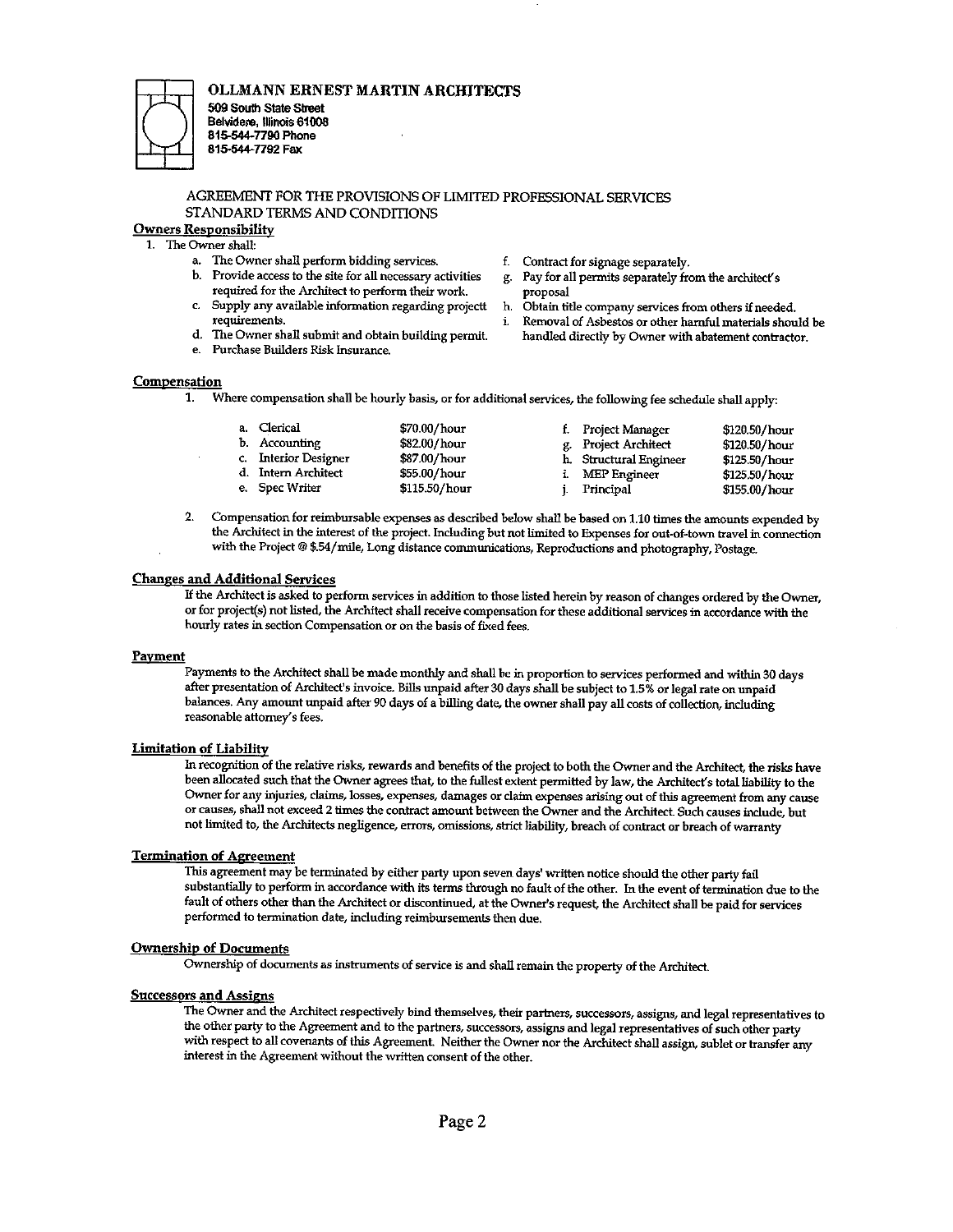# Memo

| To: | Mayor and City Council |
|-----|------------------------|
|-----|------------------------|

From: Brent Anderson, Director of Public Works

Date: 2/21/2018

1

Re: Main Equipment Building Boiler Replacement- WWTP

The 1986 Bryan Flex Tube boiler that provides the heat in the main equipment building at the WWTP is beyond repair and needs to be replaced. The estimated cost to complete this work is \$40,000. Attached to this memo is a proposal from Ollmann Ernest Martin Architects, in the amount of 4,500.00, to provide architectural services for replacing the main equipment building boiler.

I would recommend approval of the proposal from Ollmann Ernest Martin Architects, in the amount of \$4,500.00, for architectural services to complete the boiler replacement in the main equipment building at the WWTP. This work will be paid for from Sewer Line Item #61-5-820-6010.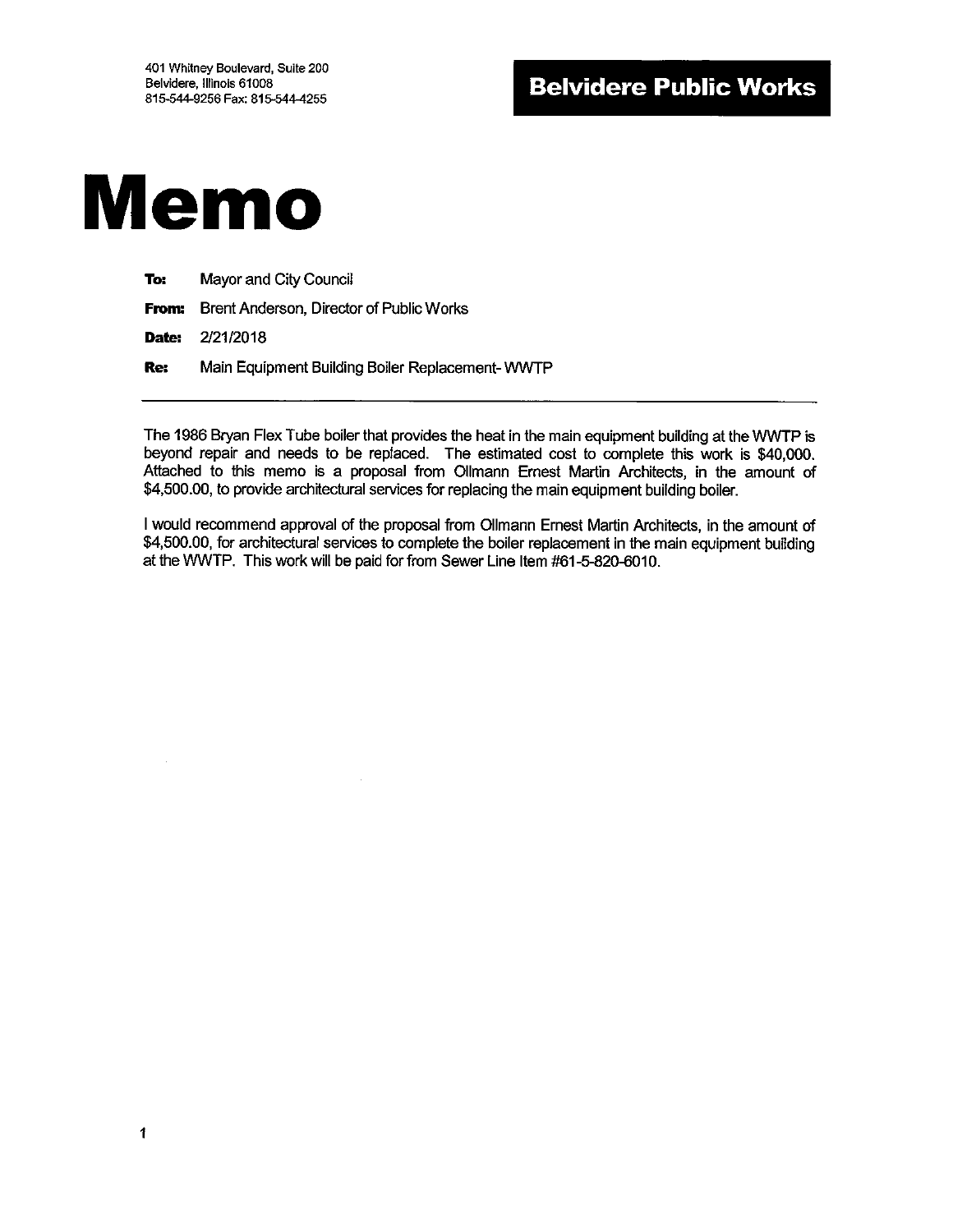Page I

OLLMANN ERNEST MARTIN ARCHITECTS

509 South State Street Belvidere, Illinois 61008 815-544-7790 Phone 815-544-7792 Fax

# Owner Architect Agreement for Boiler Replacement (swap old boiler for new boiler with same capacity) at Waste Water Treatment Plant in Belvidere, Illinois.

THIS AGREEMENT. Made this 19th day of February 2018 by the City of Belvidere, hereinafter called the OWNER and Olhnann Ernest Martin Architects, PC, herein after called the Engineer; WITNESSETH.

That whereas the Owner intends to have the Architect provide limited engineering services to provide bid documents to replace existing boiler, herein called the Project:

- A. Architect proposes to provide Construction Documents for: 3,500.00
	- 1.1 Provide Owner with Boiler style options to consider
	- 1.2 Provide design documents as required for bidding, permit and construction
	- 1.3 Provide Ad for Bid that owner can use to solicit bids
- B. Architect Construction Administration Assistance: 500. <sup>00</sup>
	- 1.1.1 Provide review of architect related shop drawings.
	- 1.1.2 Punch list for architect related construction.
- C. Reimbursables:

Reimbursable costs based on 1. 10 times the amounts expended by the Architect in the interest of the project. We believe that the majority of these required expenses will be covered by Owner's consulting engineer' s contract. We believe an allowance sufficient for Architect' s expenses on behalf of this project would be: 500. <sup>00</sup>

Thank you for the opportunity to provide <sup>a</sup> proposal for this design work. If you have any questions, please contact me. Please see attached page 2 for terms, conditions and rates associated with this agreement

OWNER<br>City of Belvidere<br>City of Belvidere Belvidere Illinois 61008 Belvidere IL 61008

Date <u>Pebruary 19,2018</u>

 $\overline{\phantom{a}}$ 

City of Belvidere 011mann Ernest Martin Architects PC 509 South State Street

February 19, 2018



Brent Anderson City of Belvidere 401 Whitney Blvd Belvidere, IL 61008